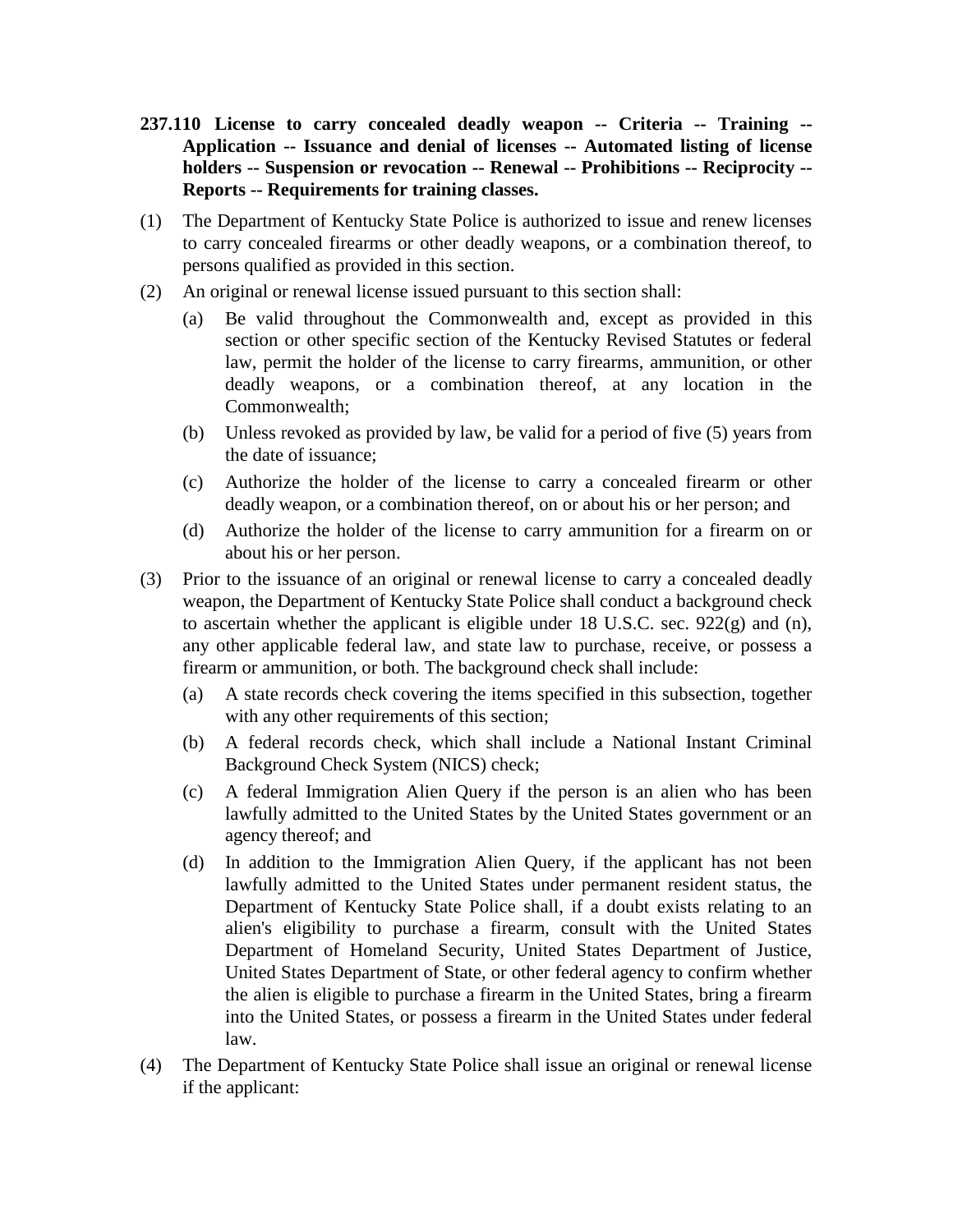- (a) Is not prohibited from the purchase, receipt, or possession of firearms, ammunition, or both pursuant to 18 U.S.C. 922(g), 18 U.S.C. 922(n), or applicable federal or state law;
- (b) 1. Is a citizen of the United States who is a resident of this Commonwealth and has been a resident for six (6) months or longer immediately preceding the filing of the application;
	- 2. Is a citizen of the United States who is a member of the Armed Forces of the United States who is on active duty, who is at the time of application assigned to a military posting in Kentucky, and who has been assigned to a posting in the Commonwealth for six (6) months or longer immediately preceding the filing of the application;
	- 3. Is lawfully admitted to the United States by the United States government or an agency thereof, is permitted by federal law to purchase a firearm, and has been a resident of this Commonwealth for six (6) months or longer immediately preceding the filing of the application; or
	- 4. Is lawfully admitted to the United States by the United States government or an agency thereof, is permitted by federal law to purchase a firearm, is, at the time of the application, assigned to a military posting in Kentucky, and has been assigned to a posting in the Commonwealth for six (6) months or longer immediately preceding the filing of the application;
- (c) Is twenty-one (21) years of age or older;
- (d) Has not been committed to a state or federal facility for the abuse of a controlled substance or been convicted of a misdemeanor violation of KRS Chapter 218A or similar laws of any other state relating to controlled substances, within a three (3) year period immediately preceding the date on which the application is submitted;
- (e) Does not chronically and habitually use alcoholic beverages as evidenced by the applicant having two (2) or more convictions for violating KRS 189A.010 within the three (3) years immediately preceding the date on which the application is submitted, or having been committed as an alcoholic pursuant to KRS Chapter 222 or similar laws of another state within the three (3) year period immediately preceding the date on which the application is submitted;
- (f) Does not owe a child support arrearage which equals or exceeds the cumulative amount which would be owed after one (1) year of nonpayment, if the Department of Kentucky State Police has been notified of the arrearage by the Cabinet for Health and Family Services;
- (g) Has complied with any subpoena or warrant relating to child support or paternity proceedings. If the Department of Kentucky State Police has not been notified by the Cabinet for Health and Family Services that the applicant has failed to meet this requirement, the Department of Kentucky State Police shall assume that paternity and child support proceedings are not an issue;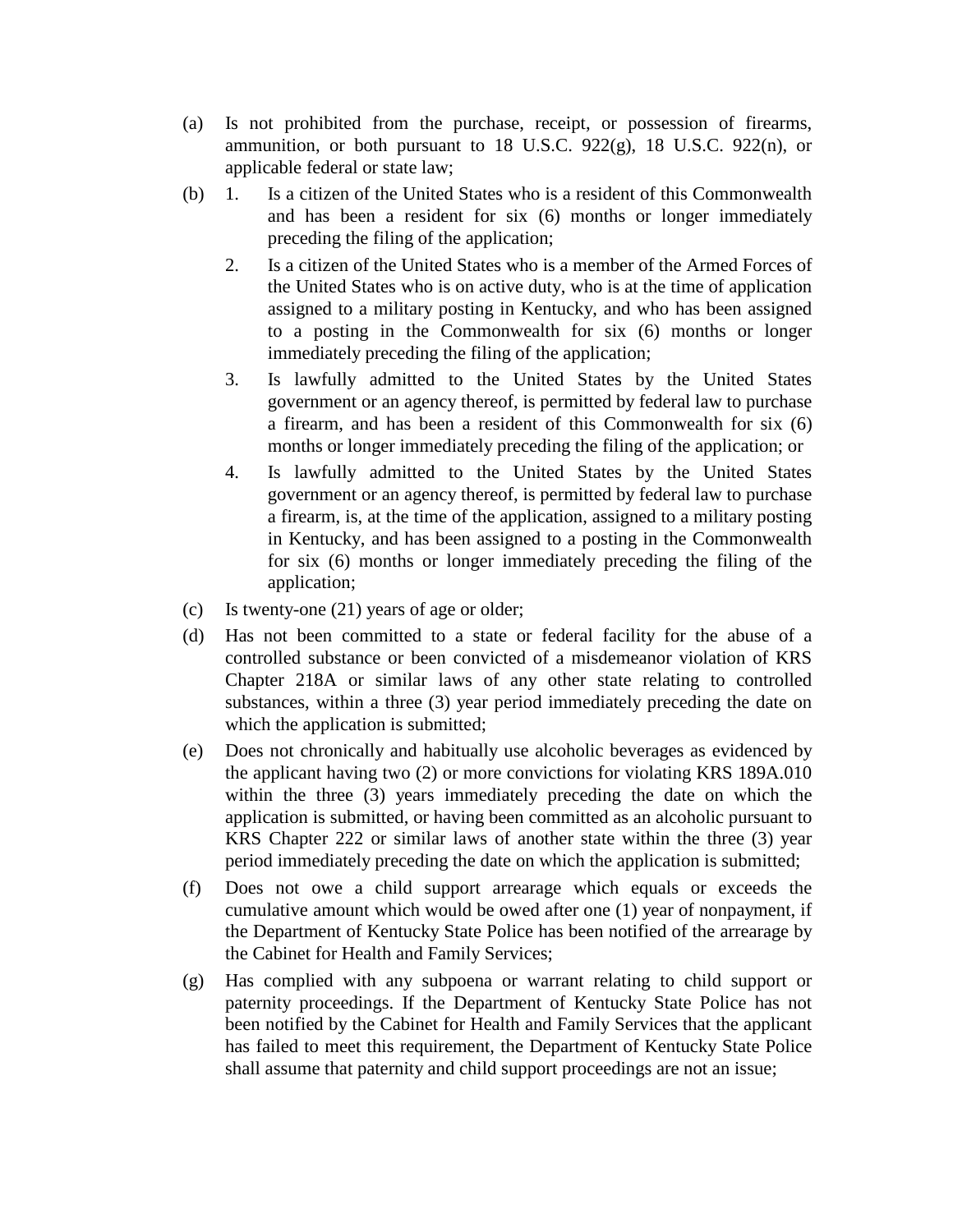- (h) Has not been convicted of a violation of KRS 508.030 or 508.080 within the three (3) years immediately preceding the date on which the application is submitted. The commissioner of the Department of Kentucky State Police may waive this requirement upon good cause shown and a determination that the applicant is not a danger and that a waiver would not violate federal law; and
- (i) Demonstrates competence with a firearm by successful completion of a firearms safety course offered or approved by the Department of Criminal Justice Training. The firearms safety course shall:
	- 1. Be not more than eight (8) hours in length;
	- 2. Include instruction on handguns, the safe use of handguns, the care and cleaning of handguns, and handgun marksmanship principles;
	- 3. Include actual range firing of a handgun in a safe manner, and the firing of not more than twenty (20) rounds at a full-size silhouette target, during which firing, not less than eleven (11) rounds must hit the silhouette portion of the target; and
	- 4. Include information on and a copy of laws relating to possession and carrying of firearms, as set forth in KRS Chapters 237 and 527, and the laws relating to the use of force, as set forth in KRS Chapter 503.
- (5) A legible photocopy of the certificate of completion issued by the Department of Criminal Justice Training shall constitute evidence of qualification under subsection  $(4)(i)$  of this section.
- (6) (a) Peace officers who are currently certified as peace officers by the Kentucky Law Enforcement Council pursuant to KRS 15.380 to 15.404 and peace officers who are retired and are members of the Kentucky Employees Retirement System, State Police Retirement System, or County Employees Retirement System or other retirement system operated by or for a city, county, or urban-county in Kentucky shall be deemed to have met the training requirement.
	- (b) Current and retired peace officers of the following federal agencies shall be deemed to have met the training requirement:
		- 1. Any peace officer employed by a federal agency specified in KRS 61.365;
		- 2. Any peace officer employed by a federal civilian law enforcement agency not specified above who has successfully completed the basic law enforcement training course required by that agency;
		- 3. Any military peace officer of the United States Army, Navy, Marine Corps, or Air Force, or a reserve component thereof, or of the Army Reserve or Air Force Reserve who has successfully completed the military law enforcement training course required by that branch of the military; and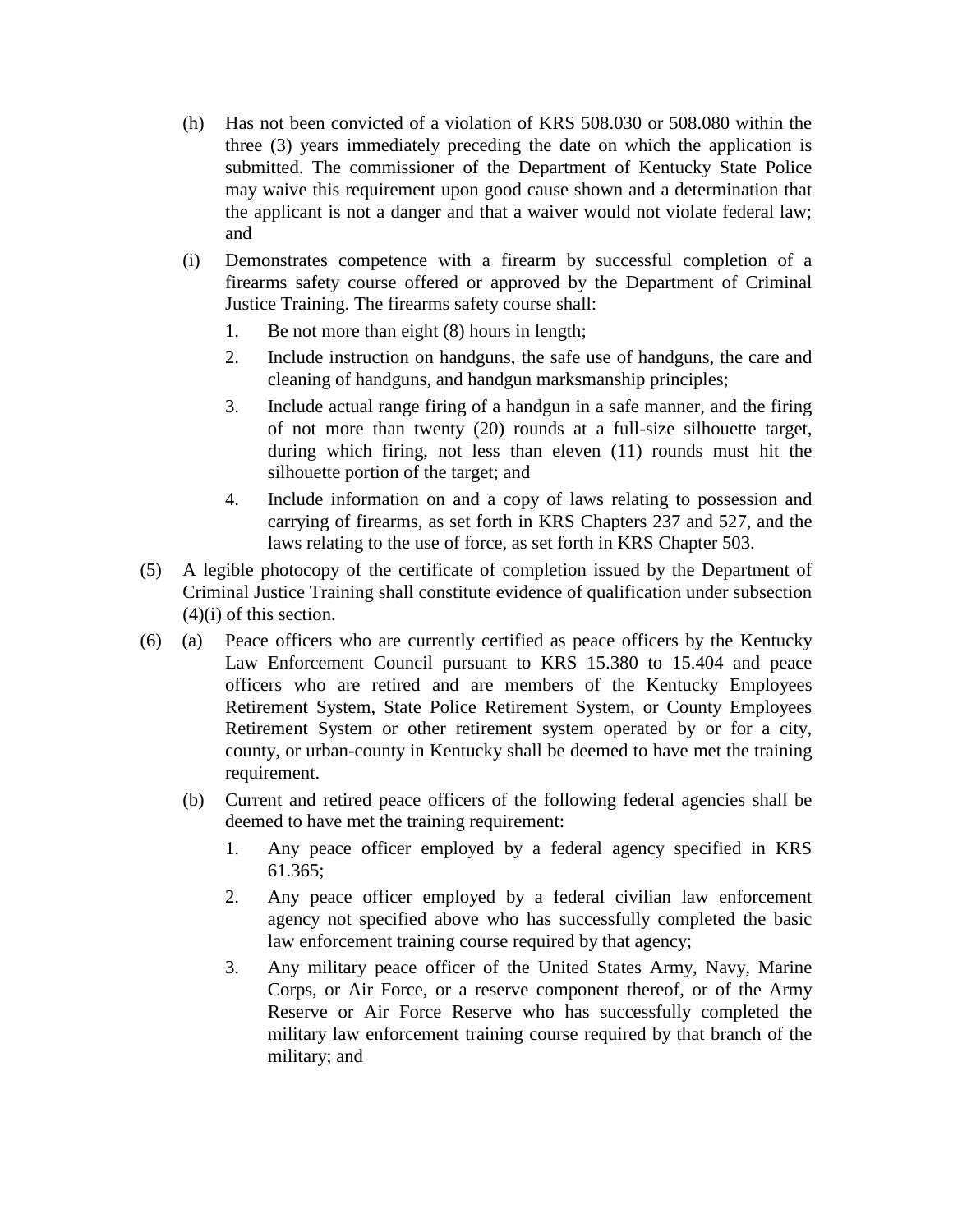- 4. Any member of the United States Coast Guard serving in a peace officer role who has successfully completed the law enforcement training course specified by the United States Coast Guard.
- (7) The application for a license, or renewal of a license, to carry a concealed deadly weapon shall be obtained from the office of the sheriff in the county in which the person resides. The completed application and all accompanying material plus an application fee or renewal fee, as appropriate, of sixty dollars (\$60) shall be presented to the office of the sheriff of the county in which the applicant resides. A full-time or part-time peace officer who is currently certified as a peace officer by the Kentucky Law Enforcement Council who is authorized by his or her employer or government authority to carry a concealed deadly weapon at all times and all locations within the Commonwealth pursuant to KRS 527.020 or a retired peace officer who is a member of the Kentucky Employees Retirement System, State Police Retirement System, County Employees Retirement System, or other retirement system operated by or for a city, county, or urban-county in Kentucky shall be exempt from paying the application or renewal fees. The sheriff shall transmit the application and accompanying material to the Department of Kentucky State Police within five (5) working days. Twenty dollars (\$20) of the application fee shall be retained by the office of the sheriff for official expenses of the office. Twenty dollars (\$20) shall be sent to the Department of Kentucky State Police with the application. Ten dollars (\$10) shall be transmitted by the sheriff to the Administrative Office of the Courts to fund background checks for youth leaders, and ten dollars (\$10) shall be transmitted to the Administrative Office of the Courts to fund background checks for applicants for concealed weapons. The application shall be completed, under oath, on a form promulgated by the Department of Kentucky State Police by administrative regulation which shall only include:
	- (a) 1. The name, address, place and date of birth, citizenship, gender, Social Security number of the applicant; and
		- 2. If not a citizen of the United States, alien registration number if applicable, passport number, visa number, mother's maiden name, and other information necessary to determine the immigration status and eligibility to purchase a firearm under federal law of a person who is not a citizen of the United States;
	- (b) A statement that, to the best of his or her knowledge, the applicant is in compliance with criteria contained within subsections (3) and (4) of this section;
	- (c) A statement that the applicant has been furnished a copy of this section and is knowledgeable about its provisions;
	- (d) A statement that the applicant has been furnished a copy of, has read, and understands KRS Chapter 503 as it pertains to the use of deadly force for selfdefense in Kentucky; and
	- (e) A conspicuous warning that the application is executed under oath and that a materially false answer to any question, or the submission of any materially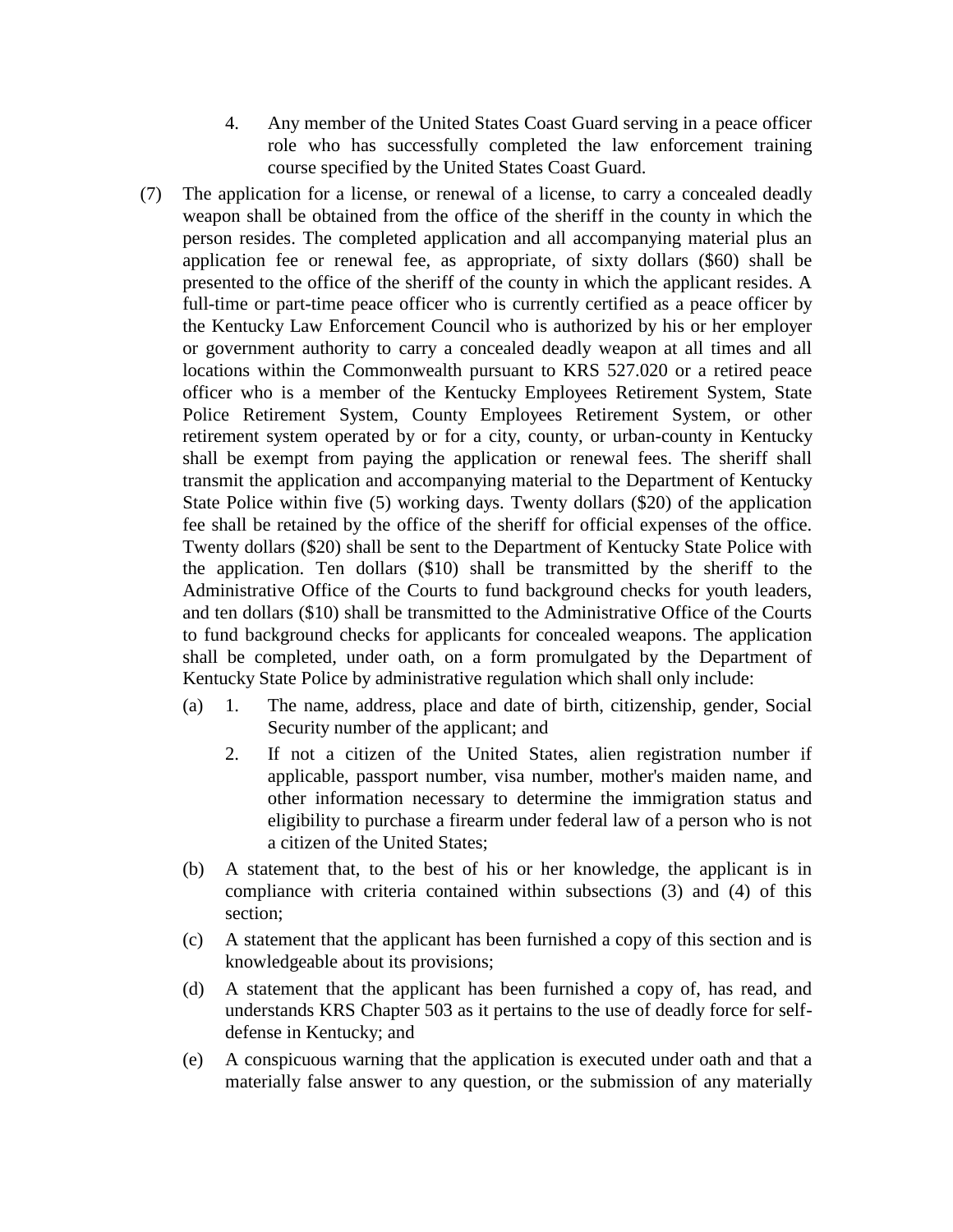false document by the applicant, subjects the applicant to criminal prosecution under KRS 523.030.

- (8) The applicant, if a resident of the Commonwealth, shall submit to the sheriff of the applicant's county of residence:
	- (a) A completed application as described in subsection (7) of this section;
	- (b) A recent color photograph of the applicant, as prescribed by administrative regulation;
	- (c) A photocopy of a certificate or an affidavit or document as described in subsection (5) of this section; and
	- (d) For an applicant who is not a citizen of the United States and has been lawfully admitted to the United States by the United States government or an agency thereof, his or her United States government issued:
		- 1. Permanent Resident Card I-551 or its equivalent successor identification;
		- 2. Other United States government issued evidence of lawful admission to the United States which includes the category of admission, if admission has not been granted as a permanent resident; and
		- 3. Evidence of compliance with the provisions of 18 U.S.C. sec.  $922(g)(5)$ , 18 U.S.C. sec. 922(d)(5), or 18 U.S.C. sec. 922(y)(2), and 27 C.F.R. Part 178, including, as appropriate, but not limited to evidence of ninety (90) day residence in the Commonwealth, a valid current Kentucky hunting license if claiming exemption as a hunter, or other evidence of eligibility to purchase a firearm by an alien which is required by federal law or regulation.

If an applicant presents identification specified in this paragraph, the sheriff shall examine the identification, may record information from the identification presented, and shall return the identification to the applicant.

- (9) The Department of Kentucky State Police shall, within ninety (90) days after the date of receipt of the items listed in subsection (8) of this section, either:
	- (a) Issue the license; or
	- (b) Deny the application based solely on the grounds that the applicant fails to qualify under the criteria listed in subsection (3) or (4) of this section. If the Department of Kentucky State Police denies the application, it shall notify the applicant in writing, stating the grounds for denial and informing the applicant of a right to submit, within thirty (30) days, any additional documentation relating to the grounds of denial. Upon receiving any additional documentation, the Department of Kentucky State Police shall reconsider its decision and inform the applicant within twenty (20) days of the result of the reconsideration. The applicant shall further be informed of the right to seek de novo review of the denial in the District Court of his or her place of residence within ninety (90) days from the date of the letter advising the applicant of the denial.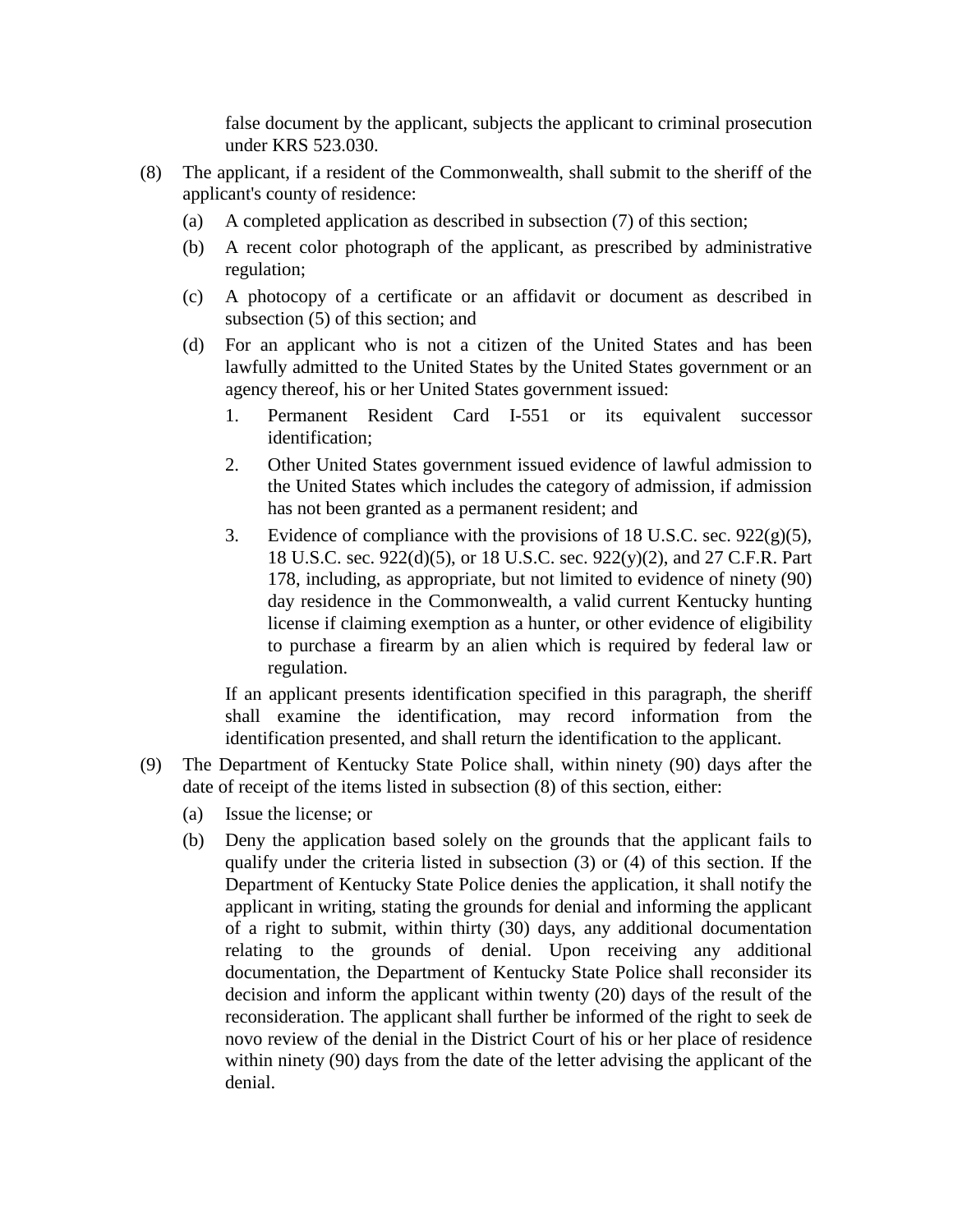- (10) The Department of Kentucky State Police shall maintain an automated listing of license holders and pertinent information, and this information shall be available on-line, upon request, at all times to all Kentucky, federal, and other states' law enforcement agencies. A request for the entire list of licensees, or for all licensees in a geographic area, shall be denied. Only requests relating to a named licensee shall be honored or available on-line. Information on applications for licenses, names and addresses, or other identifying information relating to license holders shall be confidential and shall not be made available except to law enforcement agencies. No request for lists of local or statewide permit holders shall be made to any state or local law enforcement agency, peace officer, or other agency of government other than the Department of Kentucky State Police, and no state or local law enforcement agency, peace officer, or agency of government, other than the Department of Kentucky State Police, shall provide any information not entitled to it by law.
- (11) Within thirty (30) days after the changing of a permanent address, or within thirty (30) days after the loss, theft, or destruction of a license, the licensee shall notify the Department of Kentucky State Police of the loss, theft, or destruction. Failure to notify the Department of Kentucky State Police shall constitute a noncriminal violation with a penalty of twenty-five dollars (\$25) payable to the clerk of the District Court. No court costs shall be assessed for a violation of this subsection. When a licensee makes application to change his or her residence address or other information on the license, neither the sheriff nor the Department of Kentucky State Police shall require a surrender of the license until a new license is in the office of the applicable sheriff and available for issuance. Upon the issuance of a new license, the old license shall be destroyed by the sheriff.
- (12) If a license is lost, stolen, or destroyed, the license shall be automatically invalid, and the person to whom the same was issued may, upon payment of fifteen dollars (\$15) to the Department of Kentucky State Police, obtain a duplicate, upon furnishing a notarized statement to the Department of Kentucky State Police that the license has been lost, stolen, or destroyed.
- (13) (a) The commissioner of the Department of Kentucky State Police, or his or her designee in writing, shall revoke the license of any person who becomes permanently ineligible to be issued a license or have a license renewed under the criteria set forth in this section.
	- (b) The commissioner of the Department of Kentucky State Police, or his or her designee in writing, shall suspend the license of any person who becomes temporarily ineligible to be issued a license or have a license renewed under the criteria set forth in this section. The license shall remain suspended until the person is again eligible for the issuance or renewal of a license.
	- (c) Upon the suspension or revocation of a license, the commissioner of the Department of Kentucky State Police, or his or her designee in writing, shall:
		- 1. Order any peace officer to seize the license from the person whose license was suspended or revoked; or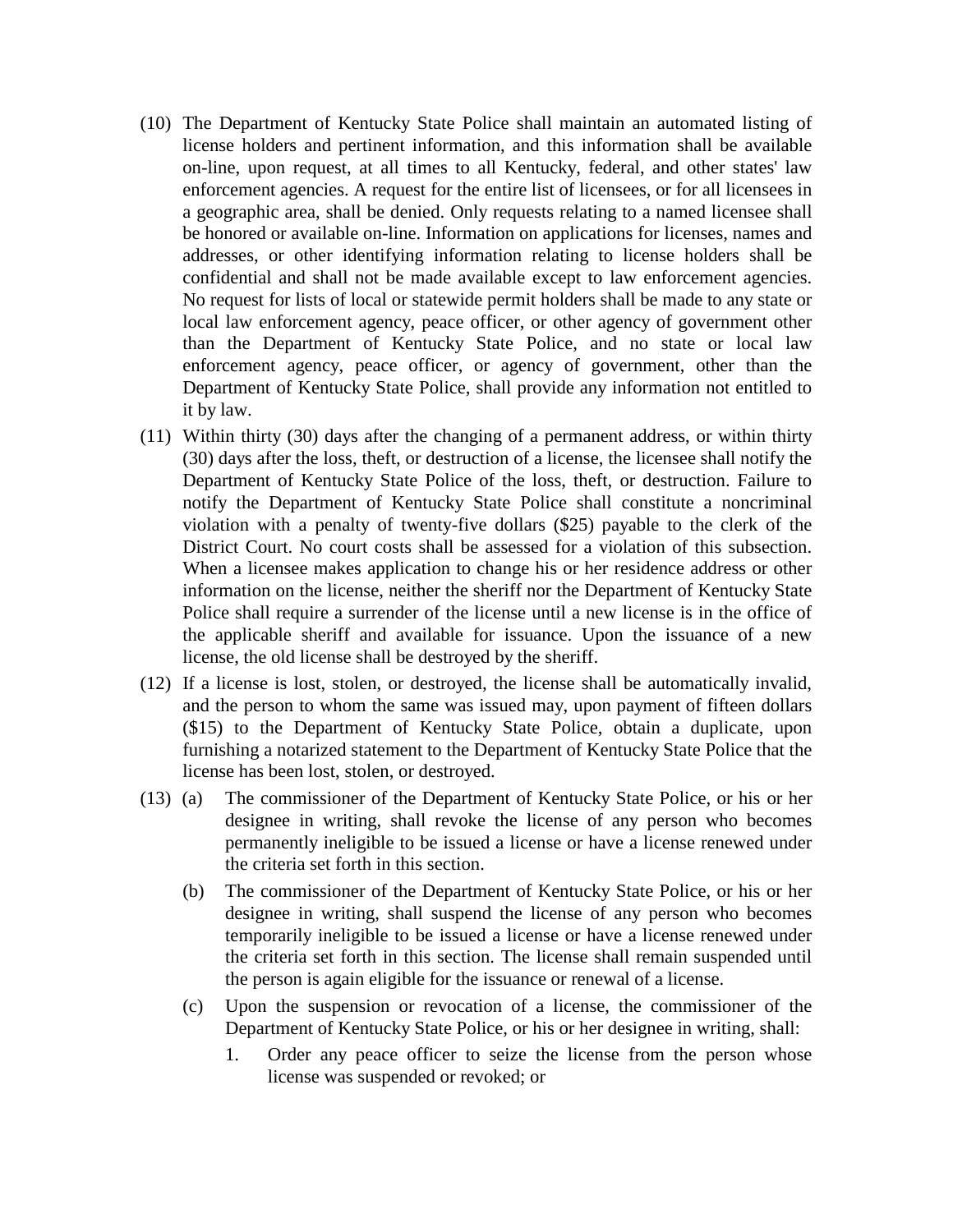- 2. Direct the person whose license was suspended or revoked to surrender the license to the sheriff of the person's county of residence within two (2) business days of the receipt of the notice.
- (d) If the person whose license was suspended or revoked desires a hearing on the matter, the person shall surrender the license as provided in paragraph (c)2. of this subsection and petition the commissioner of the Department of Kentucky State Police to hold a hearing on the issue of suspension or revocation of the license.
- (e) Upon receipt of the petition, the commissioner of the Department of Kentucky State Police shall cause a hearing to be held in accordance with KRS Chapter 13B on the suspension or revocation of the license. If the license has not been surrendered, no hearing shall be scheduled or held.
- (f) If the hearing officer determines that the licensee's license was wrongly suspended or revoked, the hearing officer shall order the commissioner of the Department of Kentucky State Police to return the license and abrogate the suspension or revocation of the license.
- (g) Any party may appeal a decision pursuant to this subsection to the District Court in the licensee's county of residence in the same manner as for the denial of a license.
- (h) If the license is not surrendered as ordered, the commissioner of the Department of Kentucky State Police shall order a peace officer to seize the license and deliver it to the commissioner.
- (i) Failure to surrender a suspended or revoked license as ordered is a Class A misdemeanor.
- (j) The provisions of this subsection relating to surrender of a license shall not apply if a court of competent jurisdiction has enjoined its surrender.
- (k) When a domestic violence order or emergency protective order is issued pursuant to the provisions of KRS Chapter 403 against a person holding a license issued under this section, the holder of the permit shall surrender the license to the court or to the officer serving the order. The officer to whom the license is surrendered shall forthwith transmit the license to the court issuing the order. The license shall be suspended until the order is terminated, or until the judge who issued the order terminates the suspension prior to the termination of the underlying domestic violence order or emergency protective order, in writing and by return of the license, upon proper motion by the license holder. Subject to the same conditions as above, a peace officer against whom an emergency protective order or domestic violence order has been issued shall not be permitted to carry a concealed deadly weapon when not on duty, the provisions of KRS 527.020 to the contrary notwithstanding.
- (14) (a) Not less than one hundred twenty (120) days prior to the expiration date of the license, the Department of Kentucky State Police shall mail to each licensee a written notice of the expiration and a renewal form prescribed by the Department of Kentucky State Police. The outside of the envelope containing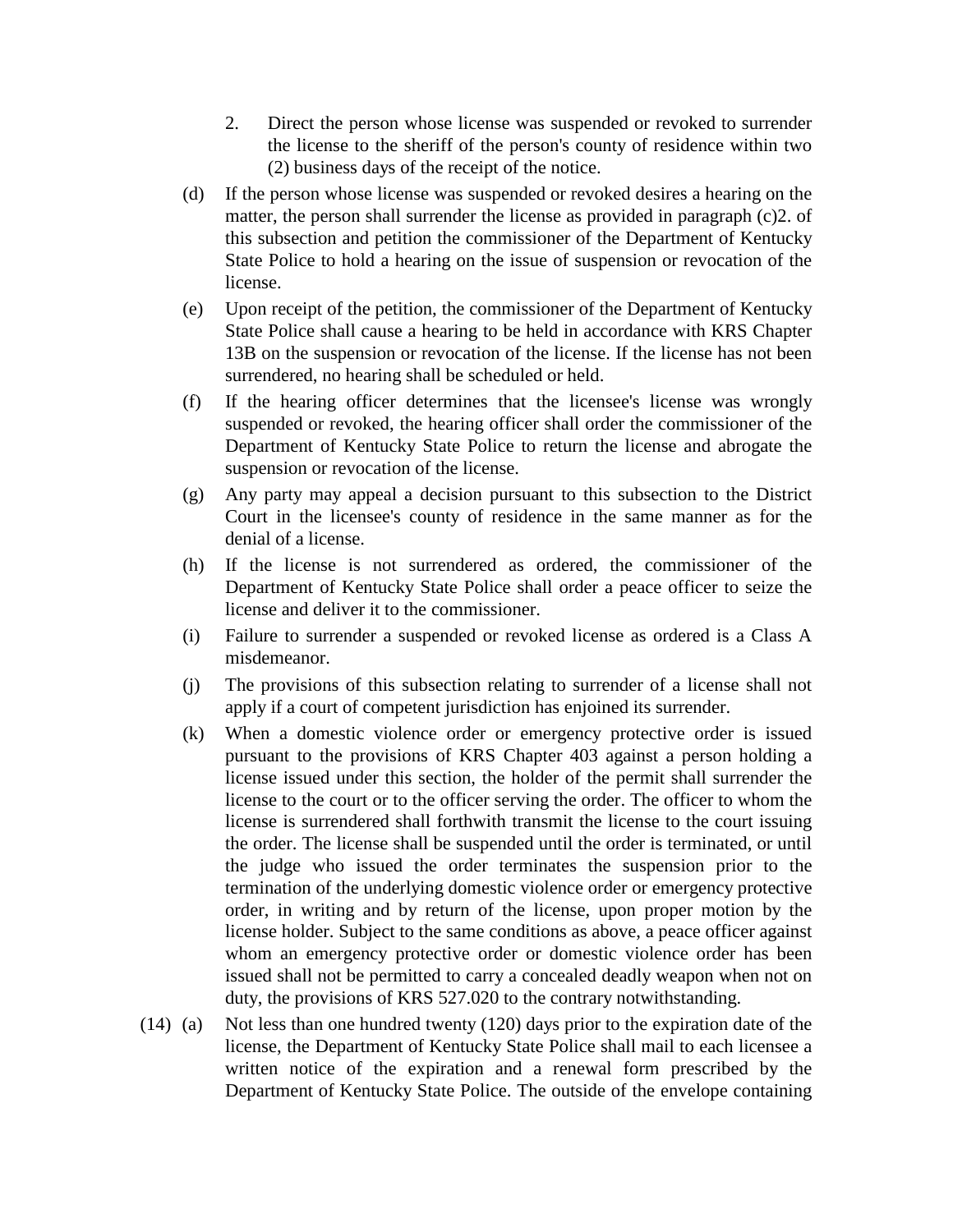the license renewal notice shall bear only the name and address of the applicant. No other information relating to the applicant shall appear on the outside of the envelope sent to the applicant. The licensee may renew his or her license on or before the expiration date by filing with the sheriff of his or her county of residence the renewal form, a notarized affidavit stating that the licensee remains qualified pursuant to the criteria specified in subsections (3) and (4) of this section, and the required renewal fee. The sheriff shall issue to the applicant a receipt for the application for renewal of the license and shall date the receipt.

- (b) A license which has expired shall be void and shall not be valid for any purpose other than surrender to the sheriff in exchange for a renewal license.
- (c) The license shall be renewed to a qualified applicant upon receipt of the completed renewal application, records check as specified in subsection (3) of this section, determination that the renewal applicant is not ineligible for a license as specified in subsection (4), and appropriate payment of fees. Upon the issuance of a new license, the old license shall be destroyed by the sheriff. A licensee who fails to file a renewal application on or before its expiration date may renew his or her license by paying, in addition to the license fees, a late fee of fifteen dollars (\$15). No license shall be renewed six (6) months or more after its expiration date, and the license shall be deemed to be permanently expired six (6) months after its expiration date. A person whose license has permanently expired may reapply for licensure pursuant to subsections (7), (8), and (9) of this section.
- (15) The licensee shall carry the license at all times the licensee is carrying a concealed firearm or other deadly weapon and shall display the license upon request of a law enforcement officer. Violation of the provisions of this subsection shall constitute a noncriminal violation with a penalty of twenty-five dollars (\$25), payable to the clerk of the District Court, but no court costs shall be assessed.
- (16) Except as provided in KRS 527.020, no license issued pursuant to this section shall authorize any person to carry a concealed firearm into:
	- (a) Any police station or sheriff's office;
	- (b) Any detention facility, prison, or jail;
	- (c) Any courthouse, solely occupied by the Court of Justice courtroom, or court proceeding;
	- (d) Any meeting of the governing body of a county, municipality, or special district; or any meeting of the General Assembly or a committee of the General Assembly, except that nothing in this section shall preclude a member of the body, holding a concealed deadly weapon license, from carrying a concealed deadly weapon at a meeting of the body of which he or she is a member;
	- (e) Any portion of an establishment licensed to dispense beer or alcoholic beverages for consumption on the premises, which portion of the establishment is primarily devoted to that purpose;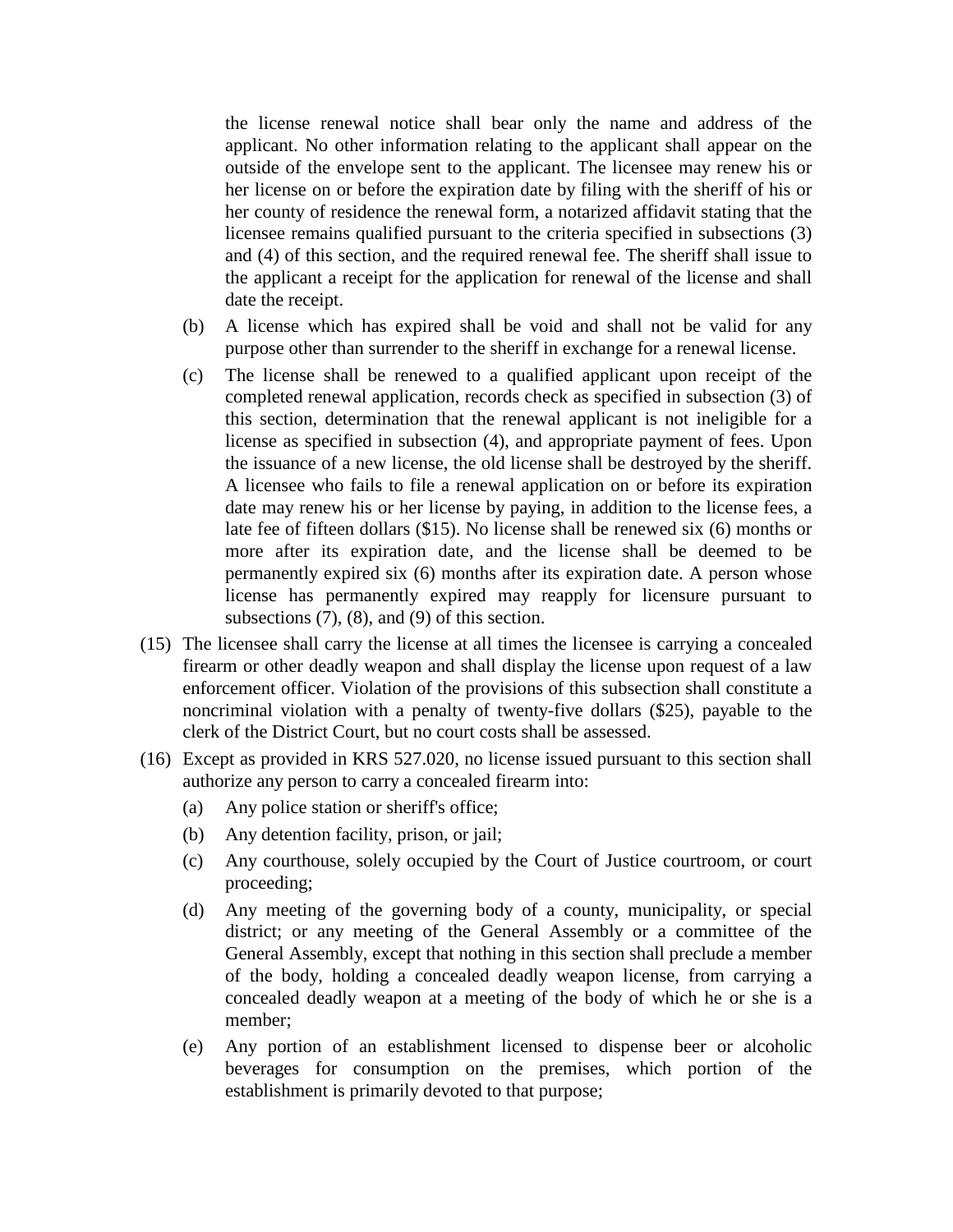- (f) Any elementary or secondary school facility without the consent of school authorities as provided in KRS 527.070, any child-caring facility as defined in KRS 199.011, any day-care center as defined in KRS 199.894, or any certified family child-care home as defined in KRS 199.8982, except however, any owner of a certified child-care home may carry a concealed firearm into the owner's residence used as a certified child-care home;
- (g) An area of an airport to which access is controlled by the inspection of persons and property; or
- (h) Any place where the carrying of firearms is prohibited by federal law.
- (17) The owner, business or commercial lessee, or manager of a private business enterprise, day-care center as defined in KRS 199.894 or certified or licensed family child-care home as defined in KRS 199.8982, or a health-care facility licensed under KRS Chapter 216B, except facilities renting or leasing housing, may prohibit persons holding concealed deadly weapon licenses from carrying concealed deadly weapons on the premises and may prohibit employees, not authorized by the employer, holding concealed deadly weapons licenses from carrying concealed deadly weapons on the property of the employer. If the building or the premises are open to the public, the employer or business enterprise shall post signs on or about the premises if carrying concealed weapons is prohibited. Possession of weapons, or ammunition, or both in a vehicle on the premises shall not be a criminal offense so long as the weapons, or ammunition, or both are not removed from the vehicle or brandished while the vehicle is on the premises. A private but not a public employer may prohibit employees or other persons holding a concealed deadly weapons license from carrying concealed deadly weapons, or ammunition, or both in vehicles owned by the employer, but may not prohibit employees or other persons holding a concealed deadly weapons license from carrying concealed deadly weapons, or ammunition, or both in vehicles owned by the employee, except that the Justice and Public Safety Cabinet may prohibit an employee from carrying any weapons, or ammunition, or both other than the weapons, or ammunition, or both issued or authorized to be used by the employee of the cabinet, in a vehicle while transporting persons under the employee's supervision or jurisdiction. Carrying of a concealed weapon, or ammunition, or both in a location specified in this subsection by a license holder shall not be a criminal act but may subject the person to denial from the premises or removal from the premises, and, if an employee of an employer, disciplinary measures by the employer.
- (18) All moneys collected by the Department of Kentucky State Police pursuant to this section shall be used to administer the provisions of this section and KRS 237.138 to 237.142. By March 1 of each year, the Department of Kentucky State Police and the Administrative Office of the Courts shall submit reports to the Governor, the President of the Senate, and the Speaker of the House of Representatives, indicating the amounts of money collected and the expenditures related to this section, KRS 237.138 to 237.142, and KRS 237.115, 244.125, 527.020, and 527.070, and the administration of the provisions of this section, KRS 237.138 to 237.142, and KRS 237.115, 244.125, 527.020, and 527.070.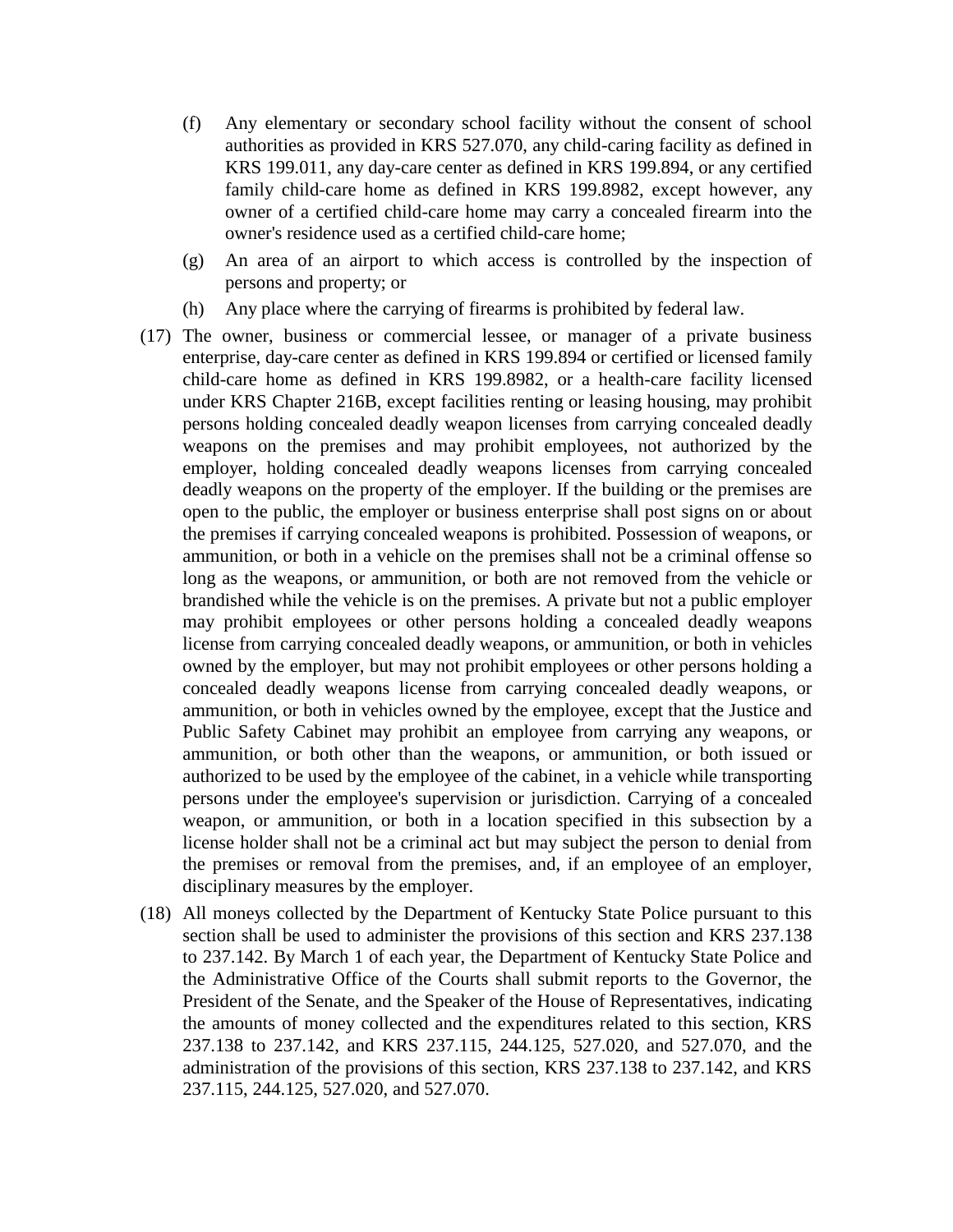- (19) The General Assembly finds as a matter of public policy that it is necessary to provide statewide uniform standards for issuing licenses to carry concealed firearms and to occupy the field of regulation of the bearing of concealed firearms to ensure that no person who qualifies under the provisions of this section is denied his rights. The General Assembly does not delegate to the Department of Kentucky State Police the authority to regulate or restrict the issuing of licenses provided for in this section beyond those provisions contained in this section. This section shall be liberally construed to carry out the constitutional right to bear arms for self-defense.
- (20) (a) A person who has a valid license issued by another state of the United States to carry a concealed deadly weapon in that state may, subject to provisions of Kentucky law, carry a concealed deadly weapon in Kentucky, and his or her license shall be considered as valid in Kentucky.
	- (b) The Department of Kentucky State Police shall, not later than thirty (30) days after July 15, 1998, and not less than once every six (6) months thereafter, make written inquiry of the concealed deadly weapon carrying licensing authorities in each other state as to whether a Kentucky resident may carry a concealed deadly weapon in their state based upon having a valid Kentucky concealed deadly weapon license, or whether a Kentucky resident may apply for a concealed deadly weapon carrying license in that state based upon having a valid Kentucky concealed deadly weapon license. The Department of Kentucky State Police shall attempt to secure from each other state permission for Kentucky residents who hold a valid Kentucky concealed deadly weapon license to carry concealed deadly weapons in that state, either on the basis of the Kentucky license or on the basis that the Kentucky license is sufficient to permit the issuance of a similar license by the other state. The Department of Kentucky State Police shall enter into a written reciprocity agreement with the appropriate agency in each state that agrees to permit Kentucky residents to carry concealed deadly weapons in the other state on the basis of a Kentuckyissued concealed deadly weapon license or that will issue a license to carry concealed deadly weapons in the other state based upon a Kentucky concealed deadly weapon license. If a reciprocity agreement is reached, the requirement to recontact the other state each six (6) months shall be eliminated as long as the reciprocity agreement is in force. The information shall be a public record and shall be available to individual requesters free of charge for the first copy and at the normal rate for open records requests for additional copies.
- (21) By March 1 of each year, the Department of Kentucky State Police shall submit a statistical report to the Governor, the President of the Senate, and the Speaker of the House of Representatives, indicating the number of licenses issued, revoked, suspended, and denied since the previous report and in total and also the number of licenses currently valid. The report shall also include the number of arrests, convictions, and types of crimes committed since the previous report by individuals licensed to carry concealed weapons.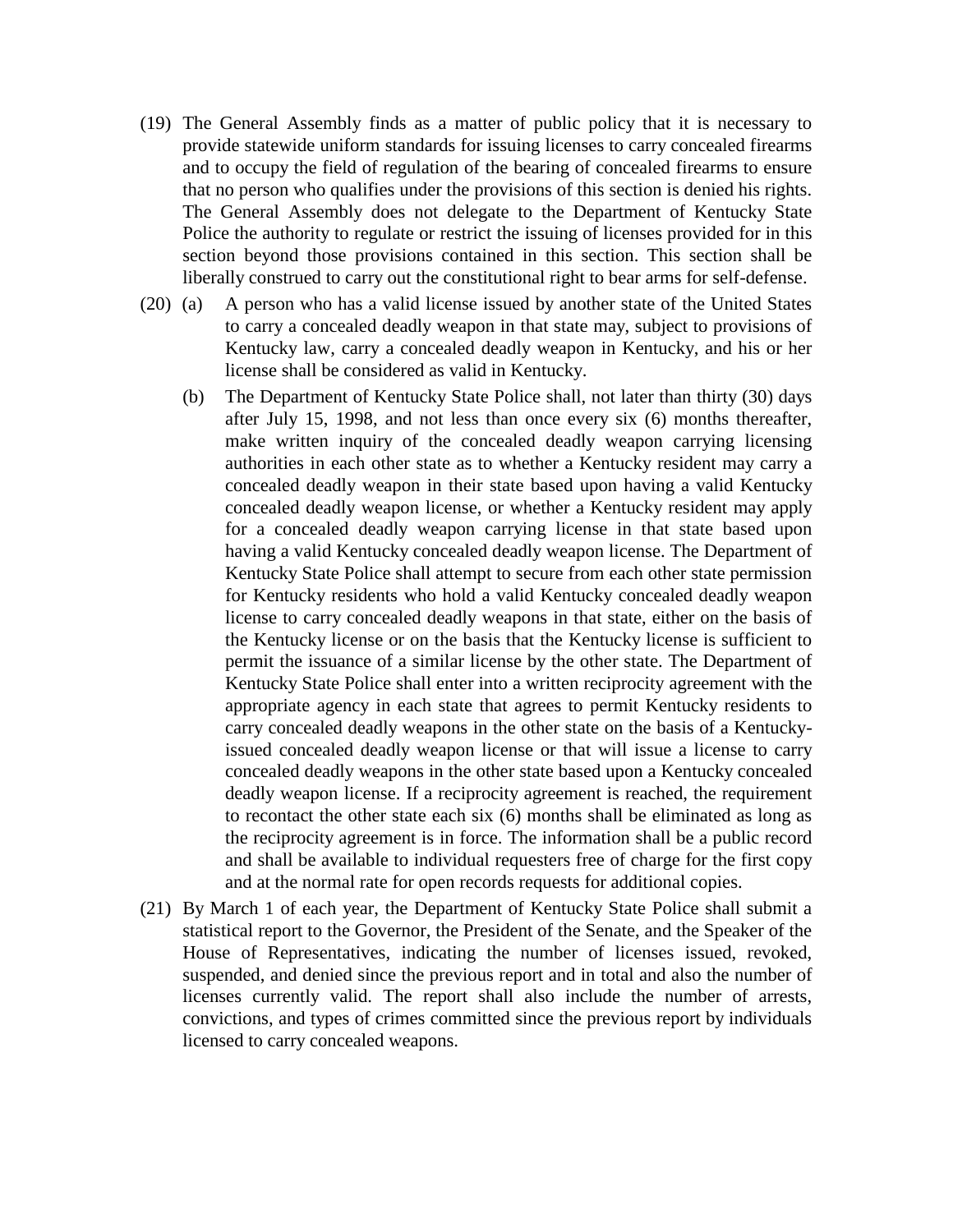- (22) The following provisions shall apply to concealed deadly weapon training classes conducted by the Department of Criminal Justice Training or any other agency pursuant to this section:
	- (a) No concealed deadly weapon instructor trainer shall have his or her certification as a concealed deadly weapon instructor trainer reduced to that of instructor or revoked except after a hearing conducted pursuant to KRS Chapter 13B in which the instructor is found to have committed an act in violation of the applicable statutes or administrative regulations;
	- (b) No concealed deadly weapon instructor shall have his or her certification as a concealed deadly weapon instructor license suspended or revoked except after a hearing conducted pursuant to KRS Chapter 13B in which the instructor is found to have committed an act in violation of the applicable statutes or administrative regulations;
	- (c) The department shall not require prior notification that an applicant class or instructor class will be conducted by a certified instructor or instructor trainer;
	- (d) Each concealed deadly weapon instructor or instructor trainer who teaches a concealed deadly weapon applicant or concealed deadly weapon instructor class shall supply the Department of Criminal Justice Training with a class roster indicating which students enrolled and successfully completed the class, and which contains the name and address of each student, within five (5) working days of the completion of the class. The information may be sent by mail, facsimile, e-mail, or other method which will result in the receipt of or production of a hard copy of the information. The postmark, facsimile date, or e-mail date shall be considered as the date on which the notice was sent. Concealed deadly weapon class applicant, instructor, and instructor trainer information and records shall be confidential. The department may release to any person or organization the name, address, and telephone number of a concealed deadly weapon instructor or instructor trainer if that instructor or instructor trainer authorizes the release of the information in writing. The department shall include on any application for an instructor or instructor trainer certification a statement that the applicant either does or does not desire the applicant's name, address, and telephone number to be made public;
	- (e) An instructor trainer who assists in the conduct of a concealed deadly weapon instructor class or concealed deadly weapon applicant class for more than two (2) hours shall be considered as to have taught a class for the purpose of maintaining his or her certification. All class record forms shall include spaces for assistant instructors to sign and certify that they have assisted in the conduct of a concealed deadly weapon instructor or concealed deadly weapon class;
	- (f) An instructor who assists in the conduct of a concealed deadly weapon applicant class for more than two (2) hours shall be considered as to have taught a class for the purpose of maintaining his or her license. All class record forms shall include spaces for assistant instructors to sign and certify that they have assisted in the conduct of a concealed deadly weapon class;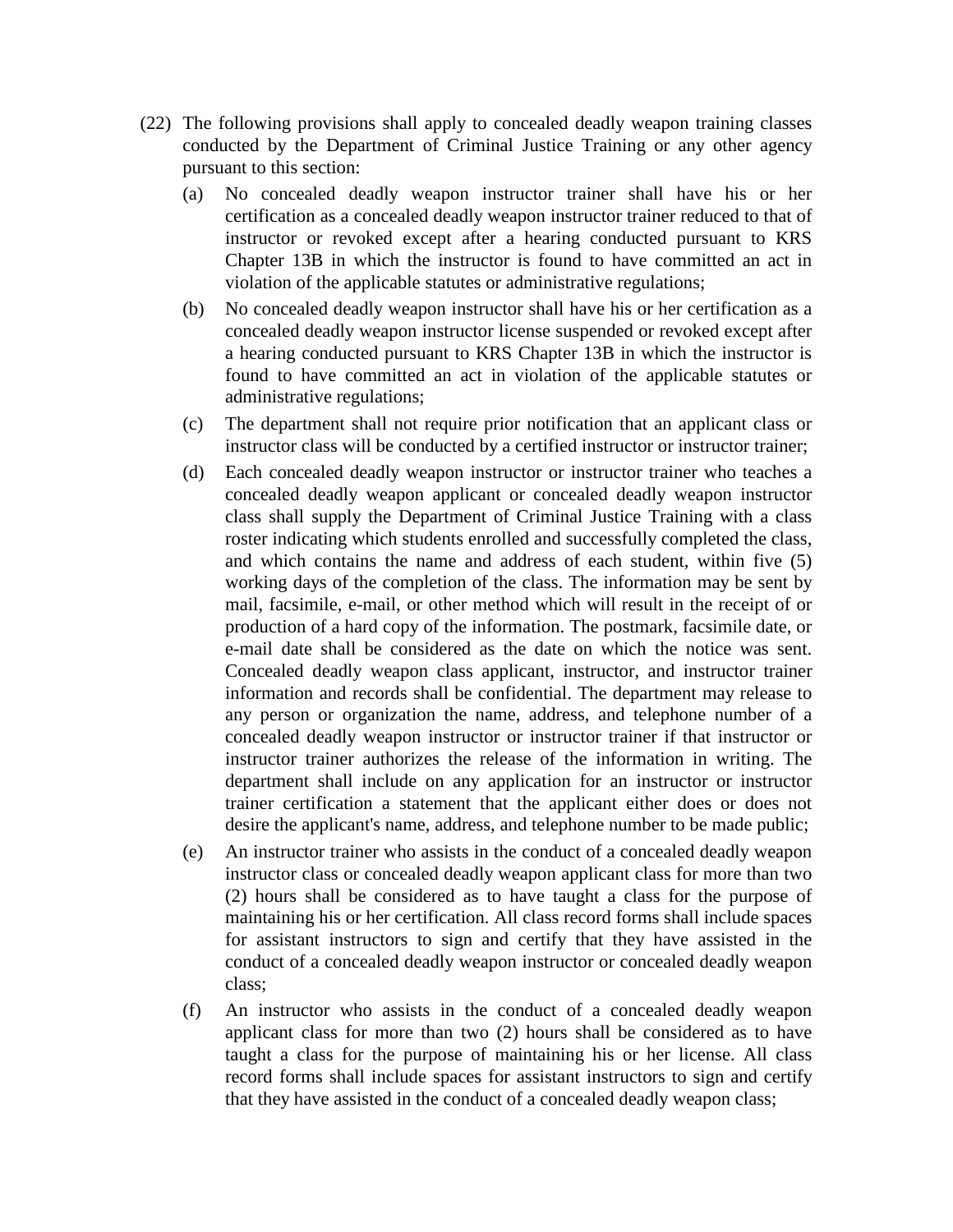- (g) If the Department of Criminal Justice Training believes that a firearms instructor trainer or certified firearms instructor has not in fact complied with the requirements for teaching a certified firearms instructor or applicant class by not teaching the class as specified in KRS 237.126, or who has taught an insufficient class as specified in KRS 237.128, the department shall send to each person who has been listed as successfully completing the concealed deadly weapon applicant class or concealed deadly weapon instructor class a verification form on which the time, date, date of range firing if different from the date on which the class was conducted, location, and instructor of the class is listed by the department and which requires the person to answer "yes" or "no" to specific questions regarding the conduct of the training class. The form shall be completed under oath and shall be returned to the Department of Criminal Justice Training not later than forty-five (45) days after its receipt. A person who fails to complete the form, to sign the form, or to return the form to the Department of Criminal Justice Training within the time frame specified in this section or who, as a result of information on the returned form, is determined by the Department of Criminal Justice Training, following a hearing pursuant to KRS Chapter 13B, to not have received the training required by law shall have his or her concealed deadly weapon license revoked by the Department of Kentucky State Police, following a hearing conducted by the Department of Criminal Justice Training pursuant to KRS Chapter 13B, at which hearing the person is found to have violated the provisions of this section or who has been found not to have received the training required by law;
- (h) The department shall annually, not later than December 31 of each year, report to the Legislative Research Commission:
	- 1. The number of firearms instructor trainers and certified firearms instructors whose certifications were suspended, revoked, denied, or who were otherwise disciplined;
	- 2. The reasons for the imposition of suspensions, revocations, denials, or other discipline; and
	- 3. Suggestions for improvement of the concealed deadly weapon applicant training program and instructor process;
- (i) If a concealed deadly weapon license holder is convicted of, pleads guilty to, or enters an Alford plea to a felony offense, then his or her concealed deadly weapon license shall be forthwith revoked by the Department of Kentucky State Police as a matter of law;
- (j) If a concealed deadly weapon instructor or instructor trainer is convicted of, pleads guilty to, or enters an Alford plea to a felony offense, then his or her concealed deadly weapon instructor certification or concealed deadly weapon instructor trainer certification shall be revoked by the Department of Criminal Justice Training as a matter of law; and
- (k) The following shall be in effect: